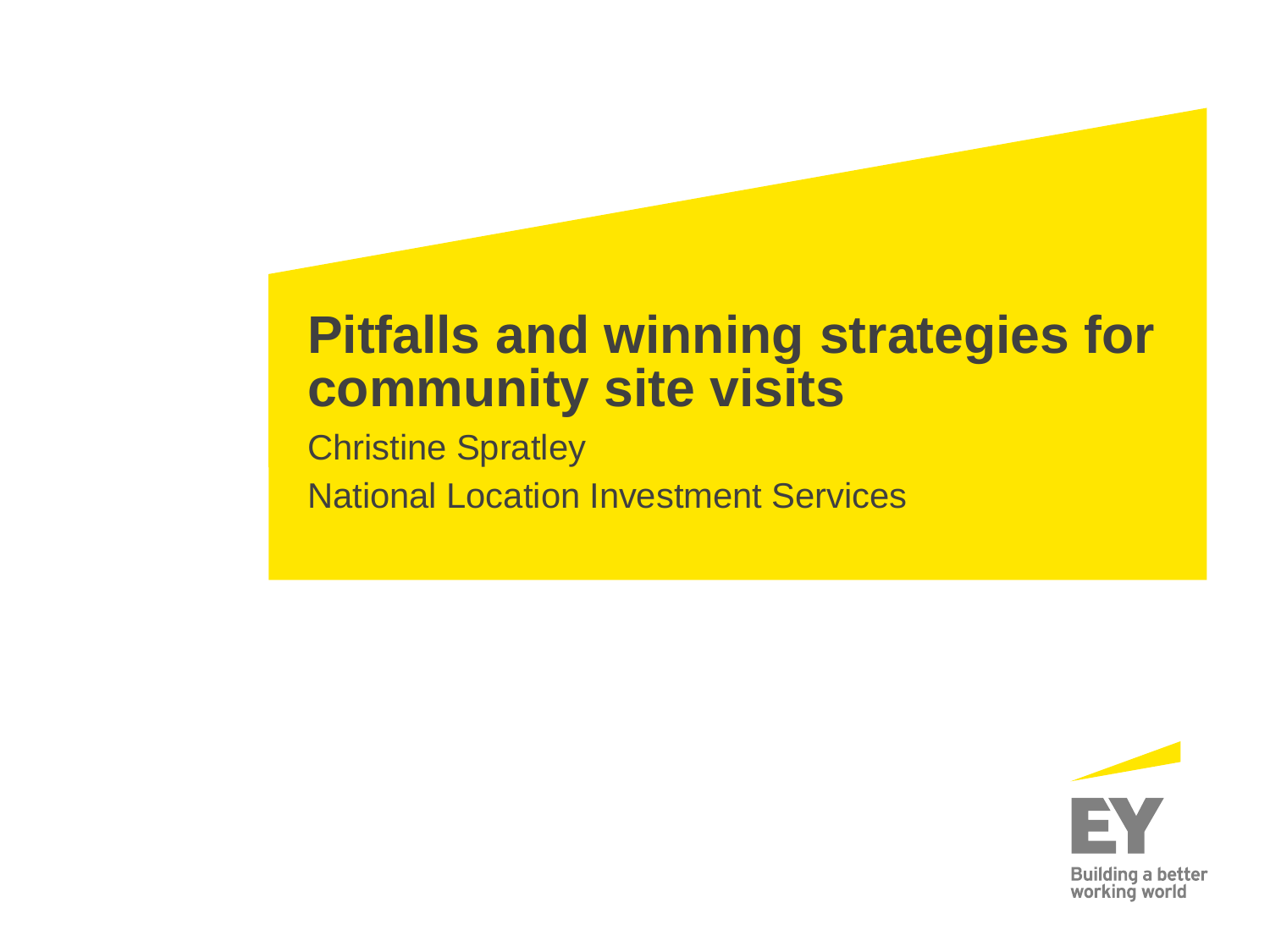## **Disclaimer**

- This presentation is provided solely for the purpose of enhancing knowledge on tax matters. It does not provide tax advice to any taxpayer because it does not take into account any specific taxpayer's facts and circumstances.
- ► These slides are for educational purposes only and are not intended, and should not be relied upon, as accounting advice.
- The views expressed by the presenters are not necessarily those of Ernst & Young LLP.
- This presentation is © 2018 Ernst & Young LLP. All Rights Reserved.

EY is a global leader in assurance, tax, transaction and advisory services. The insights and quality services we deliver help build trust and confidence in the capital markets and in economies the world over. We develop outstanding leaders who team to deliver on our promises to all of our stakeholders. In so doing, we play a critical role in building a better working world for our people, for our clients and for our communities.

EY refers to the global organization, and may refer to one or more, of the member firms, of Ernst & Young Global Limited, each of which is a separate legal entity. Ernst & Young Global Limited, a UK company limited by guarantee, does not provide services to clients. For more information about our organization, please visit ey.com.

Ernst & Young LLP is a client-serving member firm of Ernst & Young Global Limited operating in the US.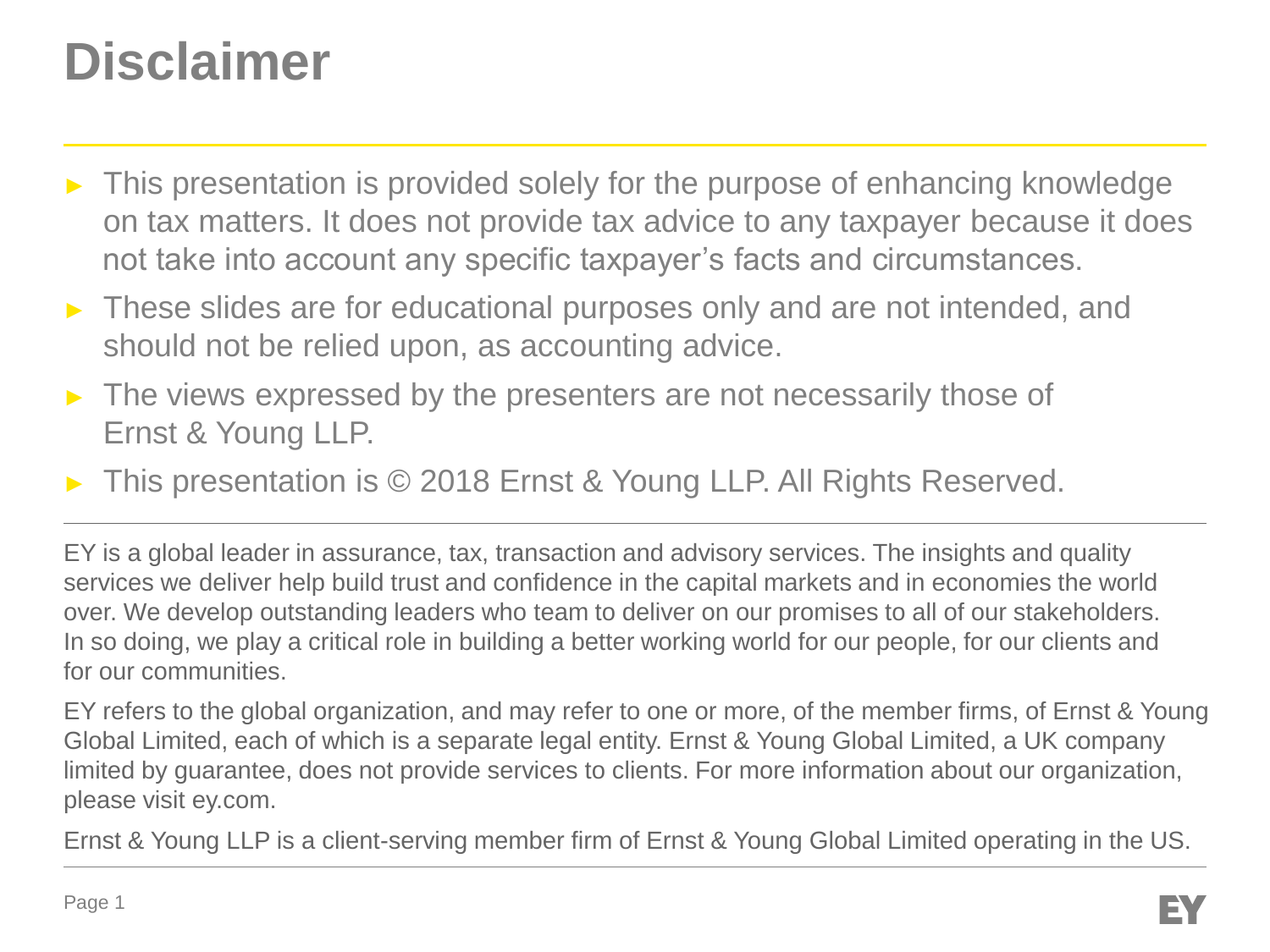## **Do three things and do them well**



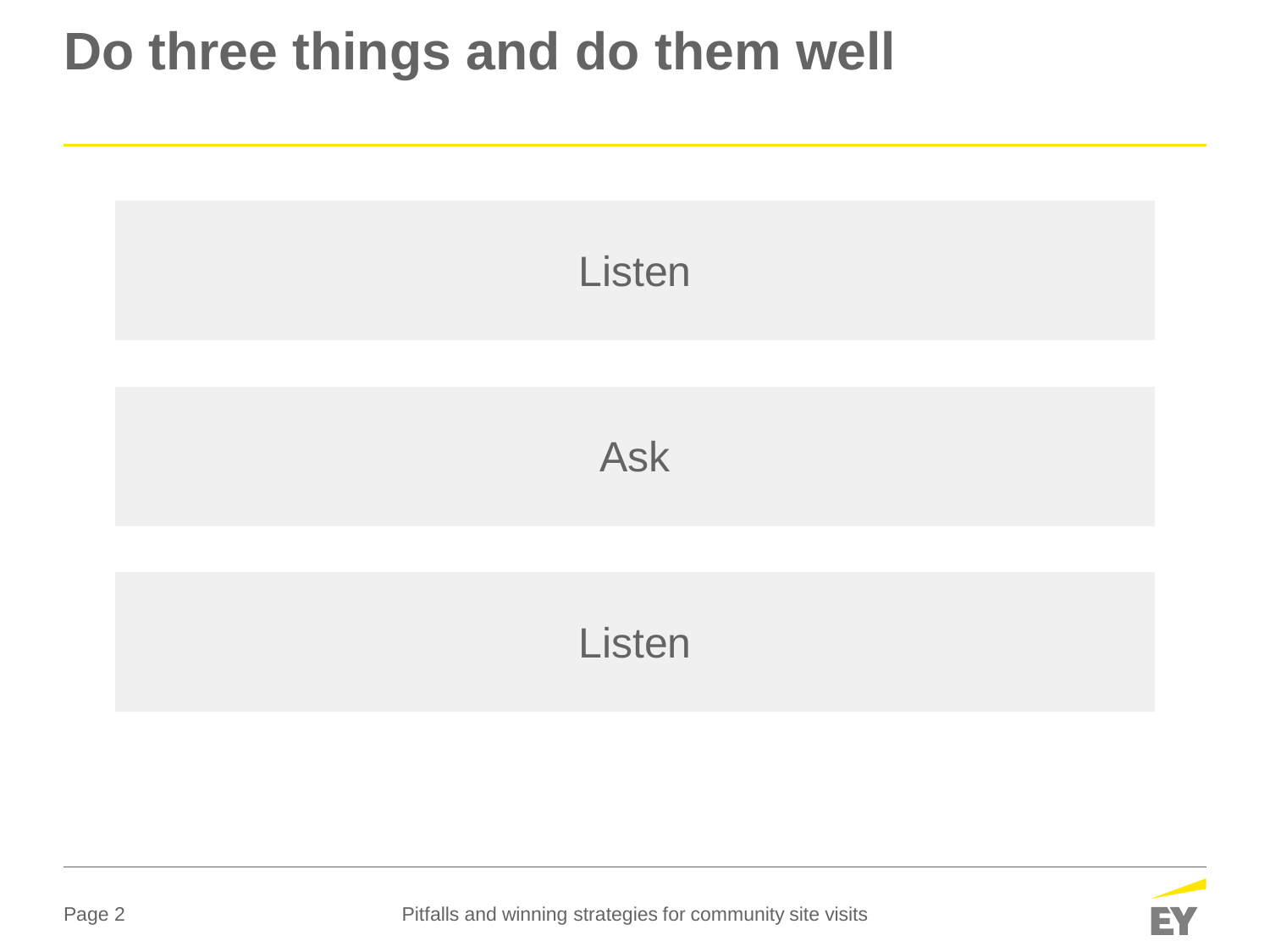#### **Barriers – Economic development corporation's (EDC's) point of view**

- Difficult consultant
- Difficult company
- Tiffany syndrome
- Not enough information known
- Not enough time to prepare
- ► Unmanageable officials or partners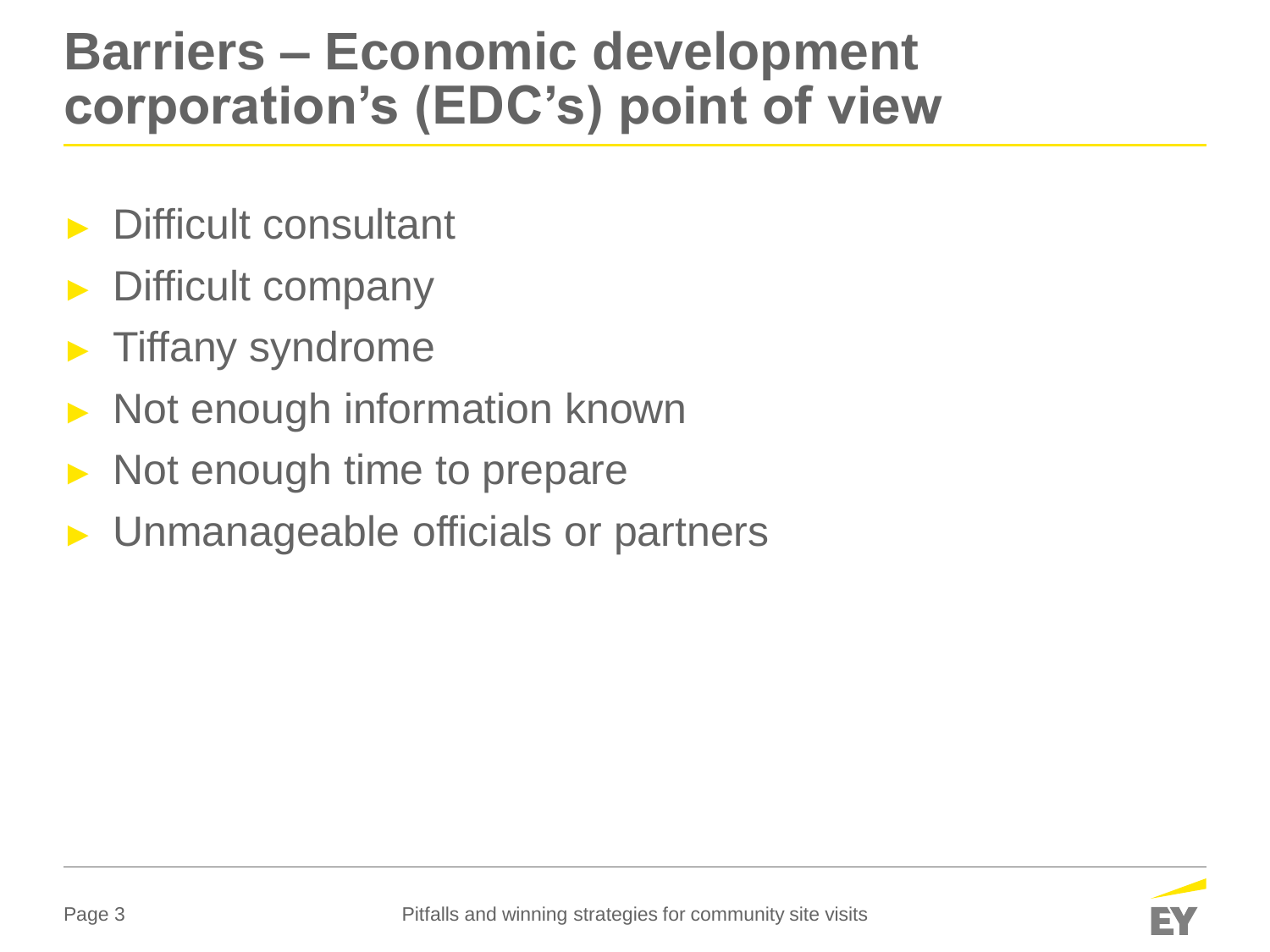#### **Barriers – prospect's/consultant's point of view**

- **Disorganized**
- $\triangleright$  Too many people more isn't always better
- They don't know what the company does or what the project is
- ► Irrelevant information
- Not being prepared to answer questions

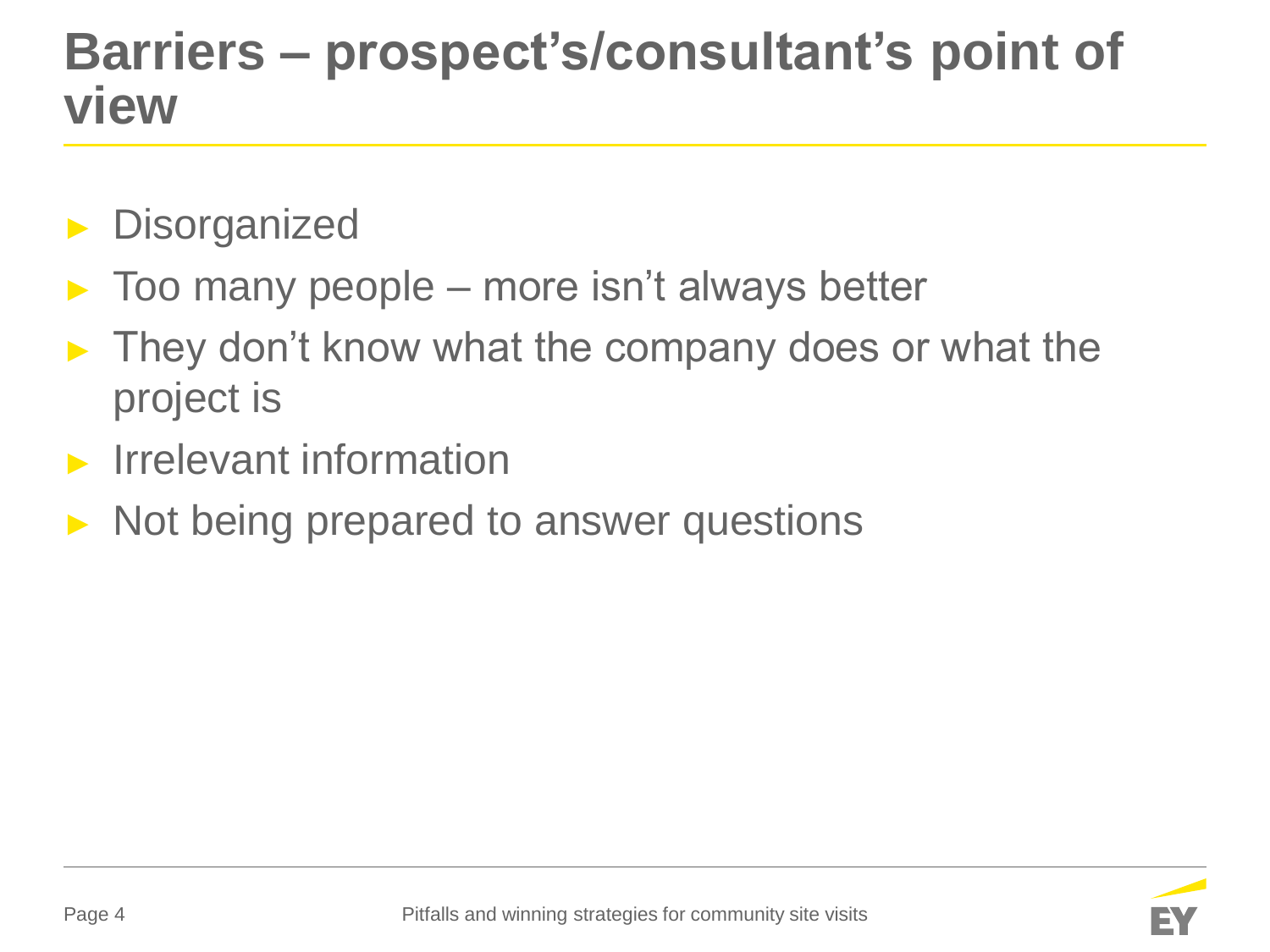# **Do you know**

- ► Who are we talking about?
- $\triangleright$  What are we talking about?
- ► Where are they in the site selection process?
- ► What do they want to know, hear and see in your community?
- ► What would you like them to know, hear and see in your community?
- ► What are your deficiencies and how will you address them?

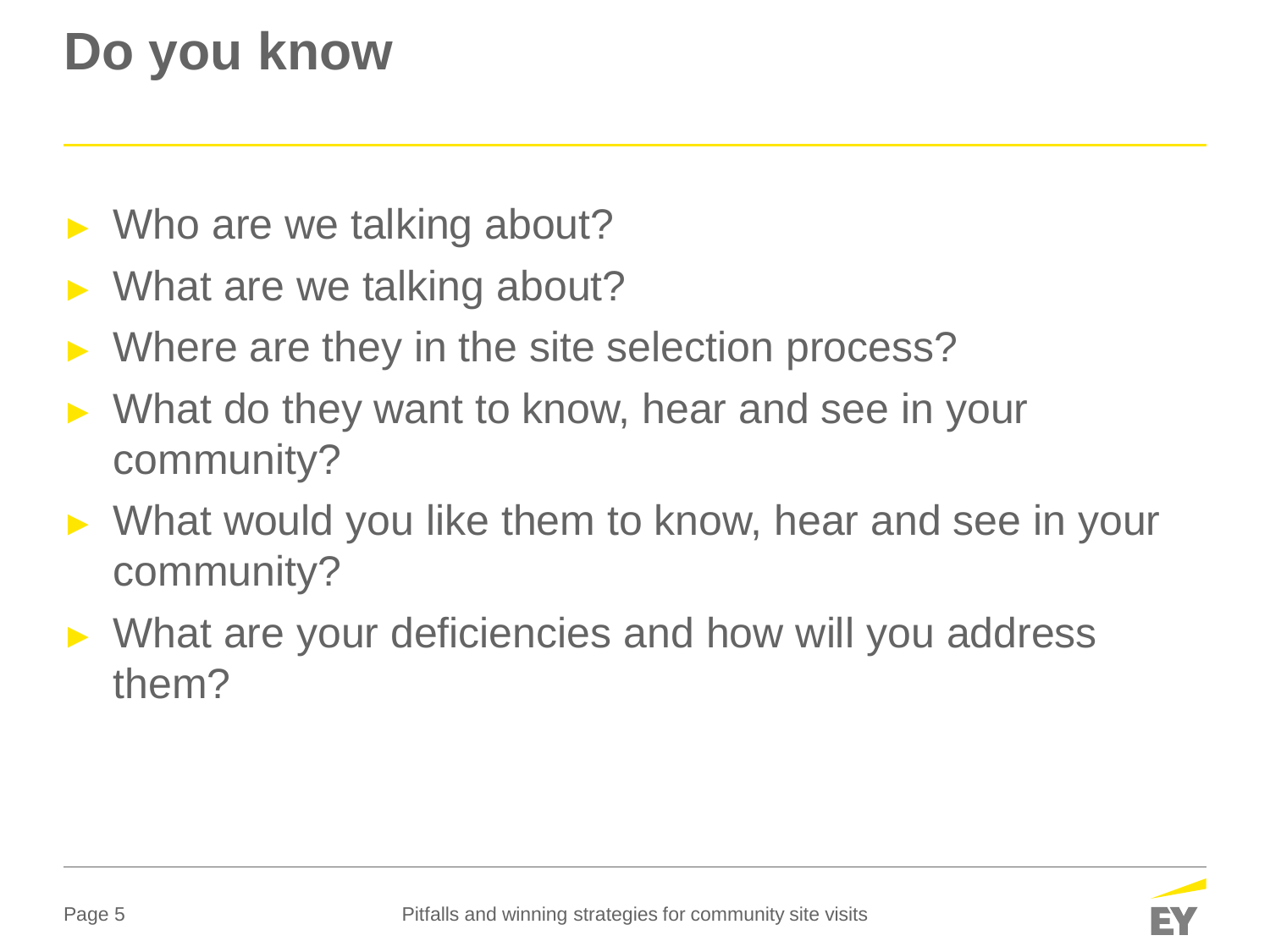## **Question yourself – are you…**

- Making time for what impacts the project
	- $\triangleright$  Ask what are their priorities send consultant a priority list
	- ► May have to educate consultant and company as to why you want to include items in the agenda
	- ► Does your agenda meet the company's objectives?
- Preparing your partners
	- Do they know the goals of the company?
	- $\triangleright$  Manage up develop talking points for officials briefing memo
	- $\triangleright$  Use them to impart information to the prospect
	- Be strategic don't let an opportunity go to waste seating assignments
- ► Presenting data as cohesively and sequentially as possible
	- ► Have experts on hand, whenever possible
- ► Presenting a sound business case for the project to come
	- Help them help you give them business reasons to say yes

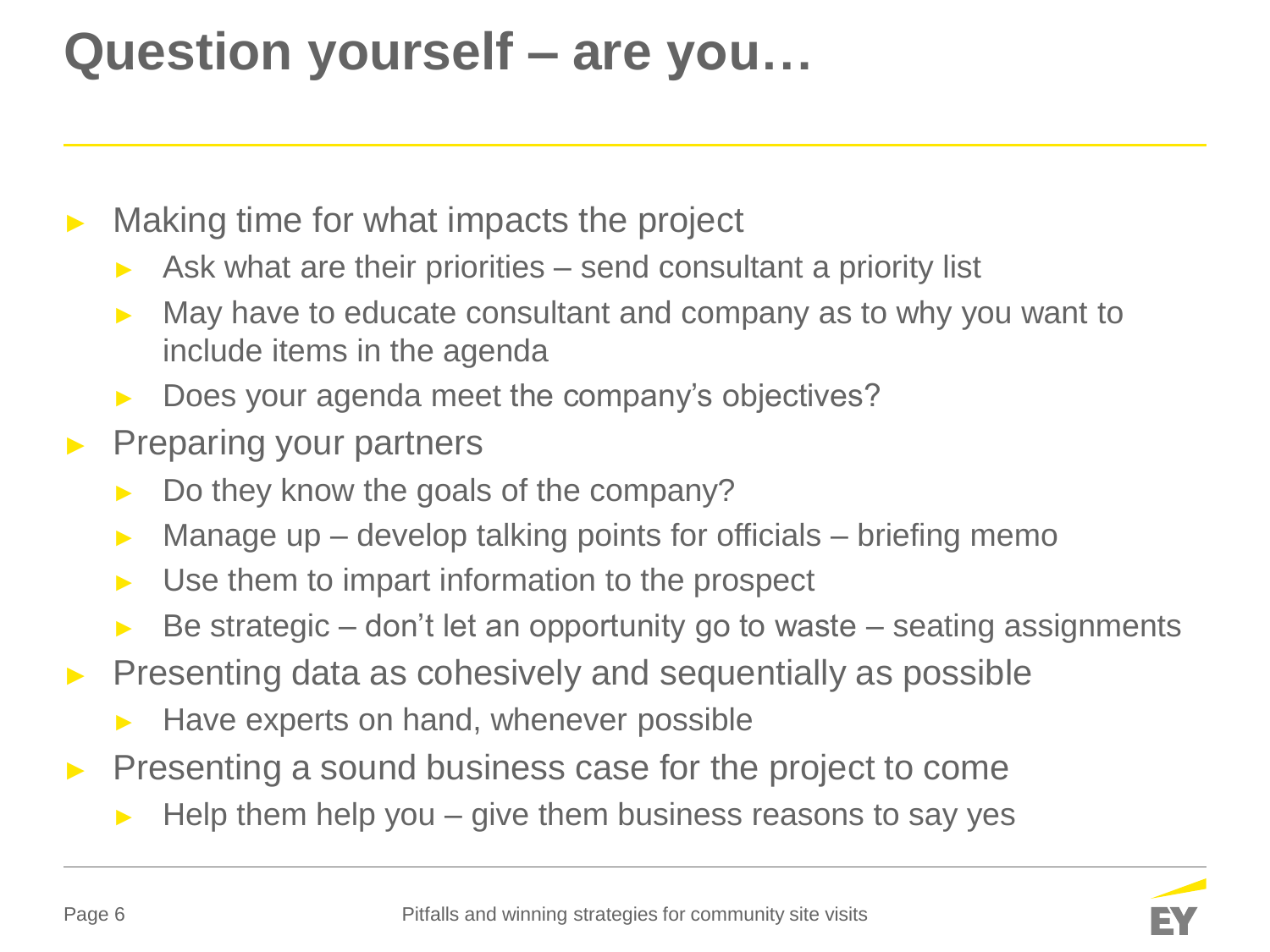# **During the visit, remember to…**

- Be a host, not just a tour guide
- Adjust on the go to the company's style  $-$  customs and norms
	- Don't just talk for the sake of talking
- ► Adding fluff doesn't make up for deficiencies
	- If deficiencies arise, illustrate how you intend to cure them or limit their impact on the project
- ► Be able to convey messages in business context and not just EDC lingo
- ► Remember it usually never goes exactly as planned
	- Let your participants know schedules may change (respectful, but flexible)
	- ► What are your backup plans?
		- $\triangleright$  Company changes its mind as to what is important
		- ► Company may choose to shorten the day, skip a meeting or go longer at one appointment

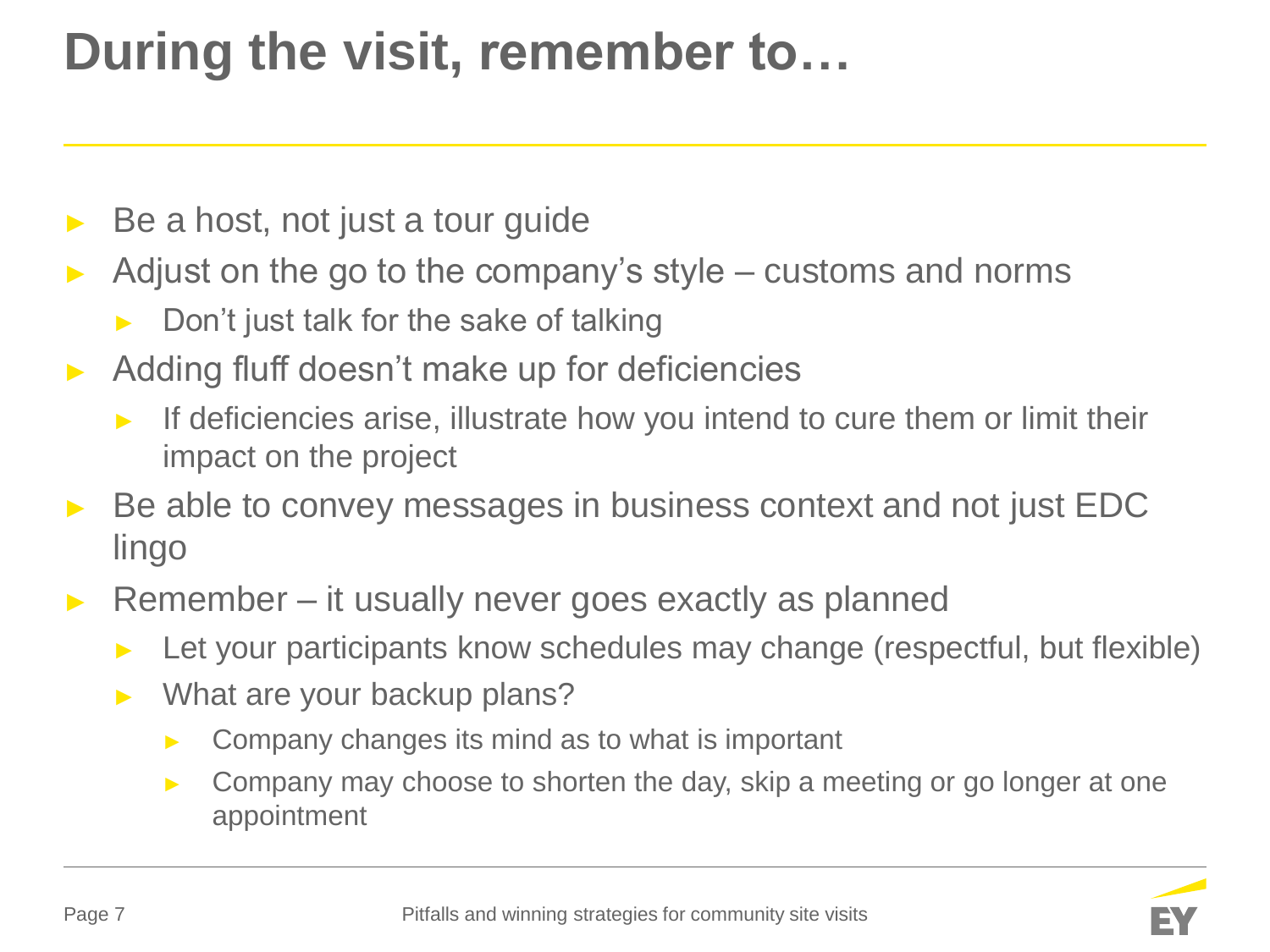## **Recap**

- ► Not knowing the company name isn't an excuse to not do your homework
- Understand objectives of company
- It's not only about the data
- What you say may not be what they hear
- Prep and right size participation partners
- Keep confidences even if the company discloses what it is
- Follow up immediately and often

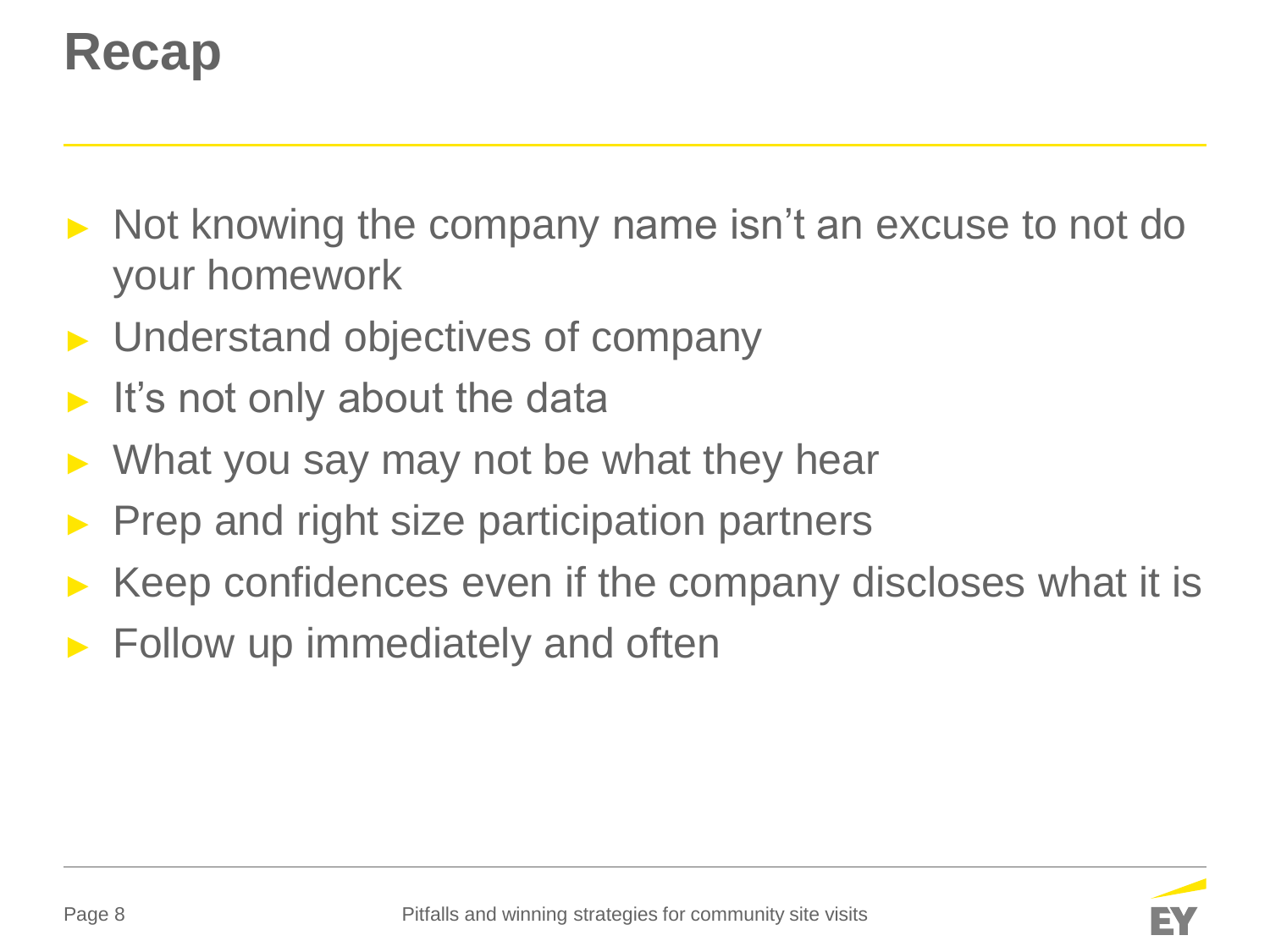## **Final thoughts**